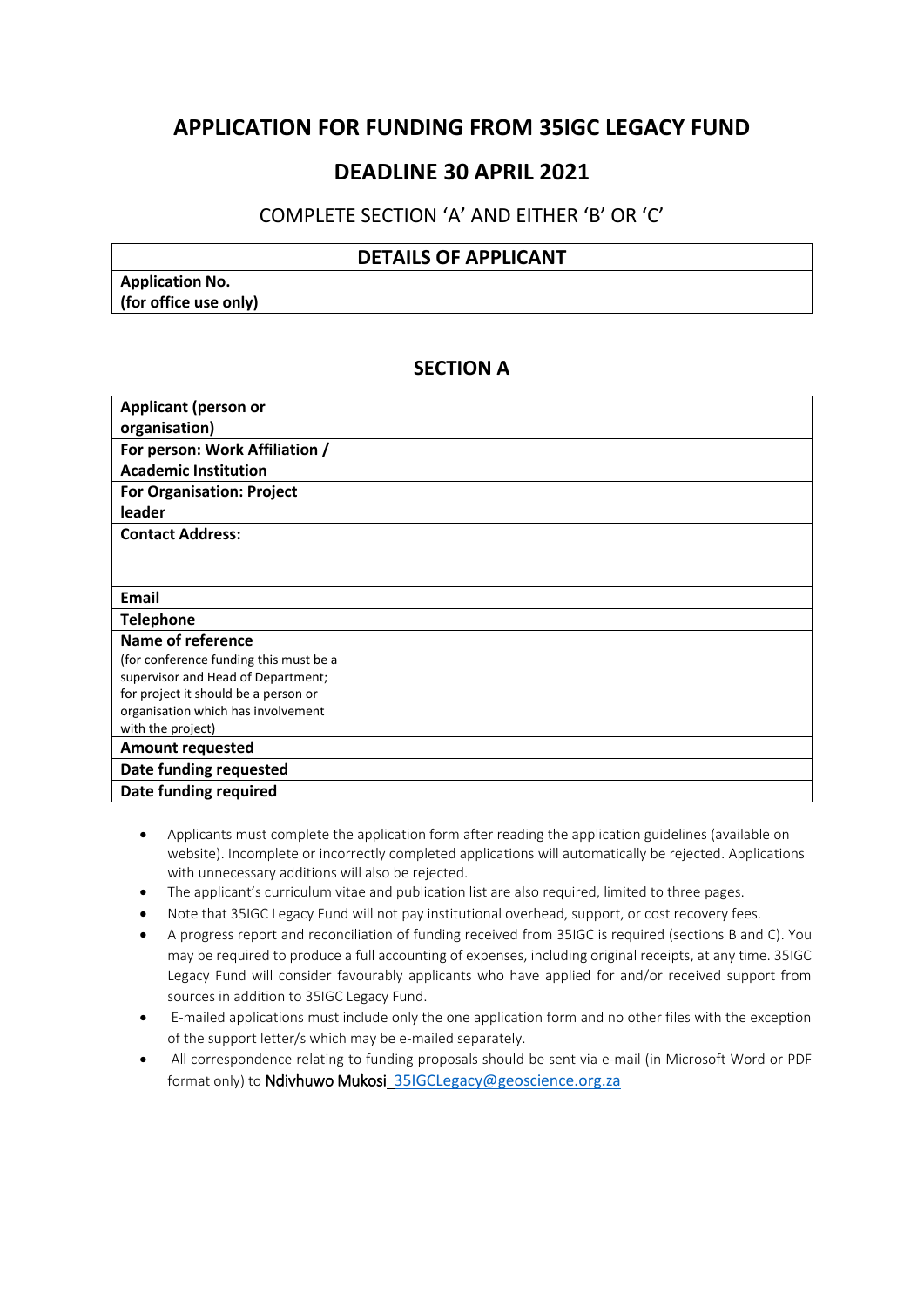| Budget to be presented as follows: a fully itemised and justified budget for all confirmed and pending funding |                               |                         |              |              |               |
|----------------------------------------------------------------------------------------------------------------|-------------------------------|-------------------------|--------------|--------------|---------------|
| sources.                                                                                                       |                               |                         |              |              |               |
|                                                                                                                |                               |                         |              |              |               |
|                                                                                                                |                               | <b>Amount Requested</b> |              |              |               |
| Item                                                                                                           | Unit price                    | 35IGC                   | Name of      | Name of      | Justification |
|                                                                                                                |                               |                         | Source X     | Source Y     |               |
| Eg. Transport                                                                                                  | 500km x R5/km                 | <b>R2500</b>            |              |              | a             |
| Eg. Accommodation                                                                                              | $R200 \times 5 \times 5$ days |                         | <b>R4000</b> | <i>R1000</i> | b             |
|                                                                                                                |                               |                         |              |              |               |
| Explanation for a:                                                                                             |                               |                         |              |              |               |
| Explanation for b: etc.                                                                                        |                               |                         |              |              |               |

## **SECTION B (Application for Funding to attend an International Conference)**

| Conference name                                            |  |
|------------------------------------------------------------|--|
| Venue - County and Town                                    |  |
| <b>Dates</b>                                               |  |
| <b>Name of University Supervisor</b>                       |  |
| <b>Email</b><br>$\blacksquare$                             |  |
| $\blacksquare$<br><b>Telephone</b>                         |  |
| <b>Supervisors University</b><br>$\blacksquare$            |  |
| <b>Research</b><br>account                                 |  |
| details                                                    |  |
| Name of 2 <sup>nd</sup> Referee                            |  |
| $\blacksquare$<br><b>Email</b>                             |  |
| <b>Telephone</b><br>Ξ                                      |  |
| <b>Current Status</b>                                      |  |
| (eg: PhD Student, Post-Doc)                                |  |
| University where registered for                            |  |
| current studies                                            |  |
| Date of initial registration for                           |  |
| current studies                                            |  |
| (Attach copy of student card)                              |  |
| Describe in short the key                                  |  |
| scientific contribution being                              |  |
| addressed by your post-                                    |  |
| graduate research                                          |  |
| (max 200 words)                                            |  |
| Do you intend to present a                                 |  |
| <b>Poster or Oral presentation?</b>                        |  |
| <b>Title of contribution</b>                               |  |
| <b>Author List</b>                                         |  |
| (NB: Applicant must be presenter of<br>the paper / poster) |  |
| <b>Abstract of Contribution</b>                            |  |
| (max 300 words)                                            |  |
| <b>Short CV</b>                                            |  |
| (max 100 words)                                            |  |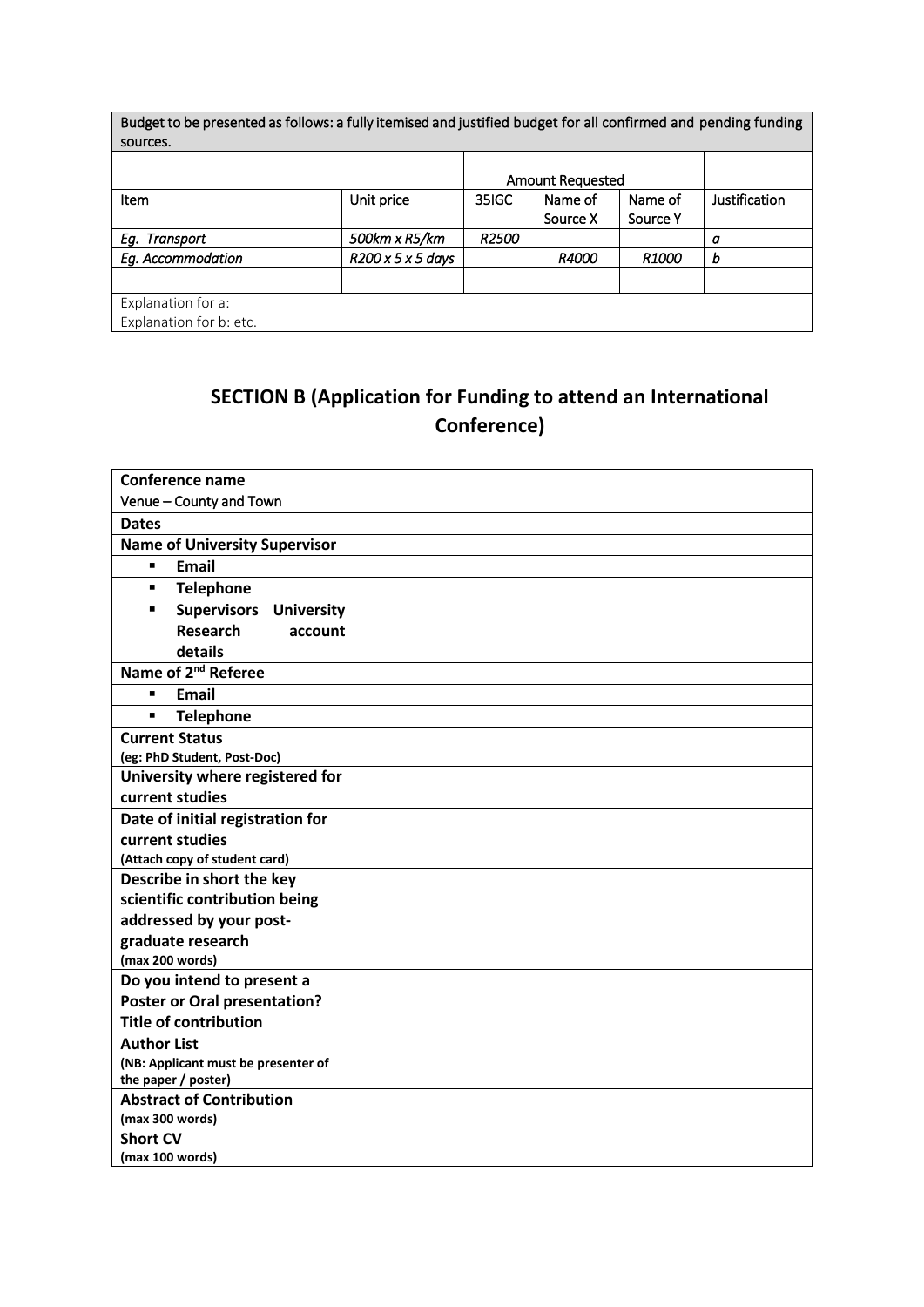| What other sources of funding                        |  |
|------------------------------------------------------|--|
| are available to you as the                          |  |
| funds provided by the 35IGC                          |  |
| Legacy Fund will not cover all                       |  |
| congress costs. Provide details                      |  |
| of such funding                                      |  |
| Provide details of your flight,                      |  |
| ground transport,                                    |  |
| accommodation and congress                           |  |
| registration costs                                   |  |
| <b>Additional comment that might</b>                 |  |
| be useful to assess your                             |  |
| application                                          |  |
| (max 200 words)                                      |  |
| Terms and Conditions of the 35IGC Legacy Fund grant: |  |

- Applicant must be full-time registered post-graduate student or postdoctoral fellow at a South African university at time of application.
- Proof of university registration is required.
- Letter of support from degree supervisor.
- $\triangleq$  Applicant must be under the age of 35 at the time of application.
- Proof of submission and acceptance of a presentation or poster by the Organising Committee of the Conference must be provided.
- $\cdot \cdot$  The research results presented in the abstract should focus on aspects of African geology.
- Financial support from other sources to cover travel, registration costs and accommodation must be declared, and the costs covered by such funding should be stated in the application.
- In the cast of a multi-author abstract the applicant must the presenter of the presentation (oral or poster) at the Conference.
- \* If the Conference is being held beyond the borders of SA all successful applications will be required to provide proof of being in possession of a valid passport and visa to attend the said Conference.
- Applicant will accept the decision of the 35IGC Legacy Fund Committee.
- \* Funding will be paid into the University Research Account of the supervisor.
- $\cdot \cdot$  No part of the grant can be used to cover tuition costs.
- \* Progress reports are due in December of the year in which the Conference took place, must be sent to the secretary, 35IGC Legacy Fund, and must include a reconciliation of funds expended.
- $\mathbf{A}$

# **By signing the application form, the applicant declares acceptance of the conditions of the grant. Name**

| Signature   |  |
|-------------|--|
|             |  |
|             |  |
| <b>Date</b> |  |
|             |  |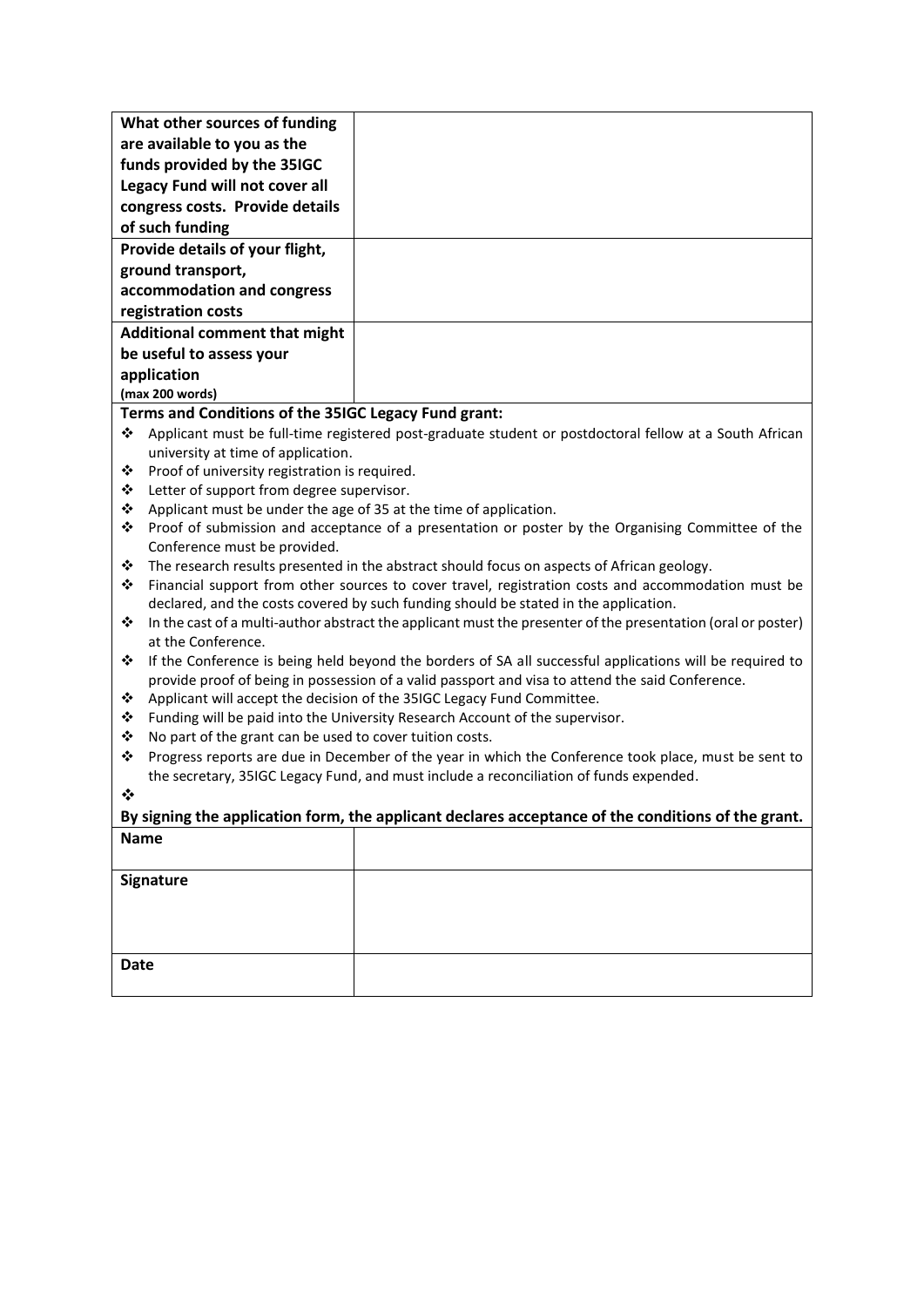### **SECTION C**

#### **APPLICATION FOR GEOSCIENCE PROJECT FUNDING**

| Title of project                  |  |
|-----------------------------------|--|
| <b>Description of project</b>     |  |
|                                   |  |
| Objectives, justification         |  |
| (max 2 A4 pages)                  |  |
| Specific use / application of     |  |
| requested funds                   |  |
| (max 2 A4 pages)                  |  |
| Specific use / application of     |  |
| requested funds                   |  |
| (max 2 A4 pages)                  |  |
| Project risks (possible reasons   |  |
| why funds may not be utilised     |  |
| for intended purposes)            |  |
| (max 1 A4 page)                   |  |
| Itemised project budget with      |  |
| sufficient detail for committee   |  |
| to evaluate other sources of      |  |
| funding                           |  |
| Other potential or confirmed      |  |
| sources of funding: Please        |  |
| indicate if pending or confirmed. |  |
| Potential funding and amount:     |  |
| Confirmed funding and amount:     |  |
|                                   |  |
|                                   |  |

#### **Terms and Conditions of the 35IGC Legacy Fund grant:**

The following guidelines should be borne in mind.

- The main focus of Legacy related projects should be; geoheritage, mining heritage, geotourism, geoscience education, and geoconservation. A holistic approach to geoheritage would be an advantage. For example, the link between archaeology and landscape development, geology, development of life, ecosystems and history are important.
- Links to an existing World Heritage Site and other outstanding geological sites are of higher priority. Proposals that aim to create products in support of facilities housed in a national- or provincial park, world heritage site or any other established heritage or tourism-focused facility, must provide written support from the controlling institution.
- Development of interpretative information and educational centres including descriptive plaques, display boards and brochures.
- Support of museum displays and exhibits with geoheritage and mining heritage as central themes.
- Upgrading of field guidebooks prepared for 35th IGC and production of additional guidebooks or brochures for geotrails, hiking trails and roadside geology trails.
- Development of geoheritage travel parks and facilities or publications in support of regions with established geotourism and tourism hubs.
- Involvement of local communities and management structures in geoheritage projects.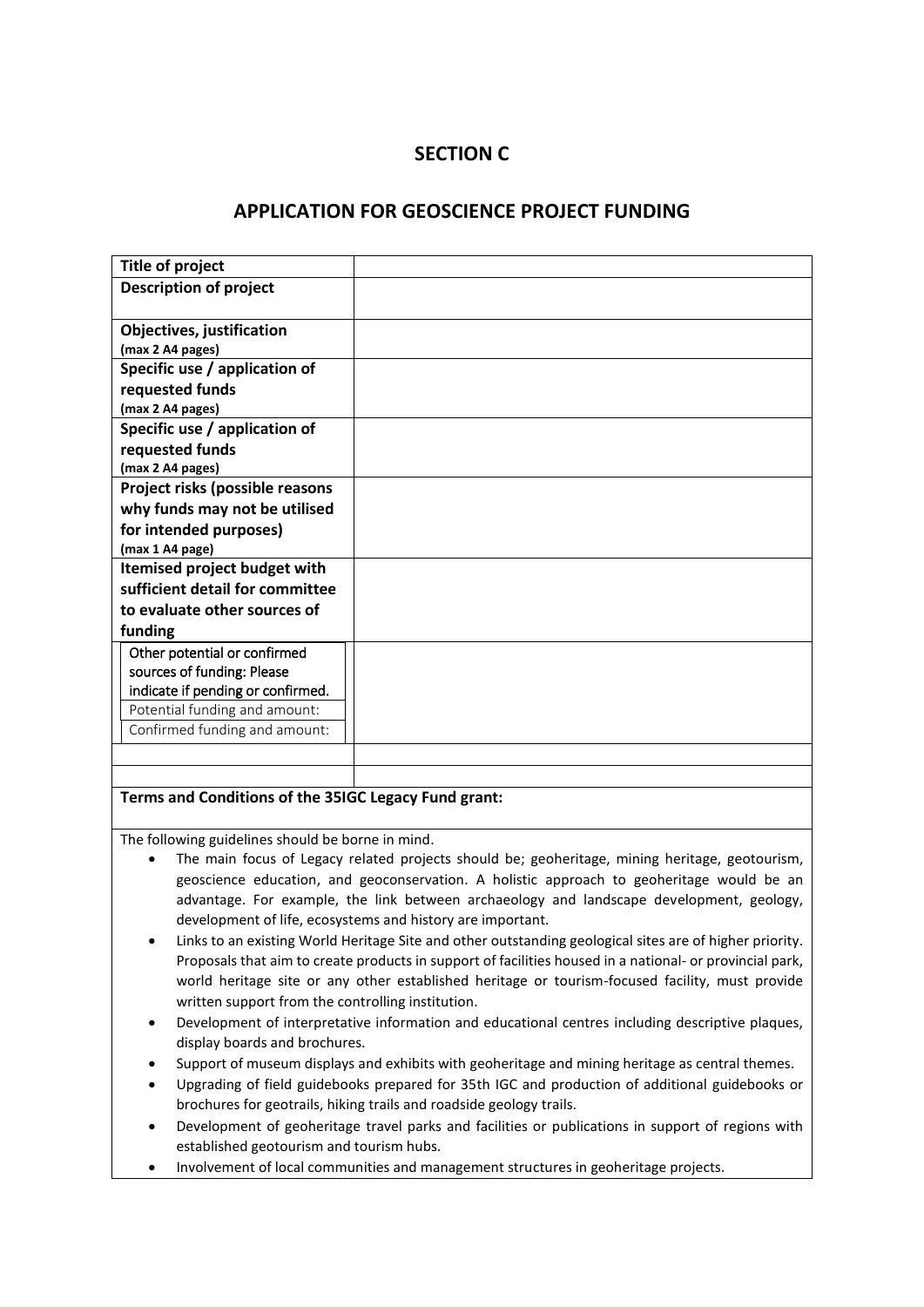- Assistance in training of field guides and production of educational field manuals.
- Any other project which could have some connection or relevance to the above.
- No part of the grant can be used to cover tuition costs.
- Grants are made to the institution with whom the applicant is affiliated. Applicants from countries outside of Africa will be considered only for projects within Africa and with significant long-term association with a relevant African institution, including collaboration with Africa-based scientists. In addition, such applicants must provide reasons why their research is not supported by their own institutions.
- Each application is considered individually and 35IGC Legacy Fund does not enforce strict directives as each case has its own merit. Therefore, if you are unsure whether your application qualifies for consideration, please contact the Chair, 35IGC Legacy Fund.
- Please provide a total project budget, itemised, justified and limited to two pages, listing the status, source and amount requested/available from all other funding proposals (confirmed, pending, planned) for this work. Explain whether the project will be able to proceed if some or all of the additional pending and planned grants are not awarded. List in separate columns those budget items requested from 35IGC Legacy Fund and all other confirmed, pending and planned sources. Provide a clear motivation of the necessity of each budget item to your research. Do not request items that are not related directly to the completion of your project.
- The applicant must be affiliated to a registered / regulated corporate entity (Pty Ltd/NPC), and must provide proof of this affiliation. The entity must also have a management, a board, and bank account in place.

#### Declaration by applicant.

I, the undersigned, agree to abide by these rules: to use the funds for their designated purpose only, to pay back any unused funds, to apply for or notify 35IGC Legacy Fund for major or minor changes respectively to the project, to acknowledge the contribution of 35IGC Legacy Fund, and to pay back research funding if the project is not completed. I also agree to alert 35IGC Legacy Fund if my institution deducts administrative fees (cost recovery, overhead, etc.) from this grant as this is strictly not allowed by 35IGC Legacy Fund.

Name :  $\qquad \qquad$  Date :

Signature :

## Institution to pay grant to:

Institution Banking Details: Ref No: Date funding required:

Processing time for grants is a minimum of three months from each quarterly deadline.

CV and publication list of applicant (max. 3 pages)